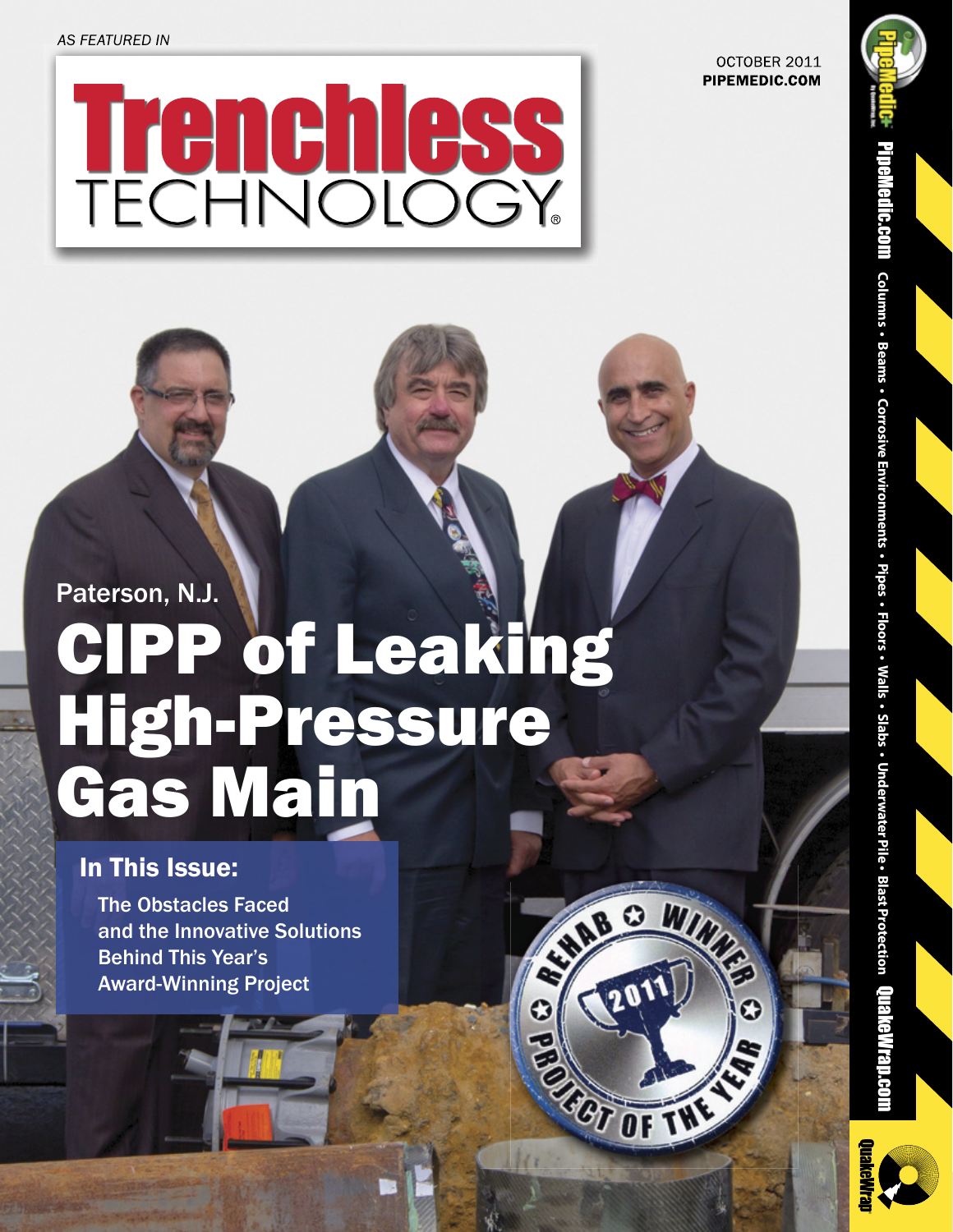## **Rehab Project of the Year Winner**

### Ó CIPP of Leaking CT OF TH High-Pressure Gas Main

#### *Sharon M. Bueno — Oct 27, 2011*

leaking gas pipe doesn't, on the surface, scream Project of<br>the Year winner, but when you listen to how this project<br>unfolded and how the problem was solved, there's no ques-<br>tion that it is a truly imposable and oballongi the Year winner, but when you listen to how this project unfolded and how the problem was solved, there's no question that it is a truly innovative and challenging project, deserving of such a distinction.

The project in Paterson, N.J., brings a lot to the table—inventiveness, ingenuity and patience. Who would have thought that a 700-ft gas main would be the center of so much fuss? Freezing temps, an innovative robotics device and a recently invented carbon fiber laminate were key elements in this project.

The challenges Progressive Pipeline Management (PPM) and Public Service Electric & Gas Co. (PSE&G) overcame, as well as those they prepared for, make the rehabilitation of this 16-inch, high-pressure gas main the 2011 *Trenchless Technology* Project of the Year.

"With this project, I know it's something that's never been done in the gas industry," says PSE&G distribution technology manager George Ragula.

"This project was unique and outstanding because of all the on-the-spot design and the creation of robotic equipment we needed to make this happen," says PPM executive vice president Mario Carbone.

"The newly developed PipeMedic<sup>TM</sup> carbon laminate was literally the missing link in this project that allowed bridging across the two-foot gap in the pipe," says Professor Mo Ehsani, the inventor of PipeMedic<sup>™</sup> laminates.

#### The Situation

This rehab project was slated to be done in late fall 2010 but due to delays, did not get under way until January 2011—in the middle of winter in New Jersey. Each day brought bitterly cold temperatures and snow. PPM and PSE&G thought the line would be out of service for seven days; due to unforeseen obstacles, it was 22 days.

The utility had been dealing with its leaking 100-plus-yearold, high-pressure cast iron pipe for some time. But by 2010, the situation needed to be remedied as it was causing safety and environmental issues to the surrounding area, exasperated by the frost in the ground. However, the pipe's location made a quick fix and line replacement unlikely. Enter trenchless technology.

The 16-inch line was originally installed in the early 1900s, serving as a major gas outlet to a gas manufacturing plant located about a mile away. The line served as that major feed for the distribution of the plant through the 1950s—until replaced by natural gas. The line was converted into a natural gas line and a metering and regulating station was built at the old gas complex.

Today, the main serves as a major outlet for a metering and regulation station, feeding PSE&G's gas distribution system. One of the line's largest customers is St. Joseph's Hospital, which had been experiencing poor pressure problems with its gas heating equipment.

The 700-ft section of pipe traveled down a private driveway and then underneath a set of active railroad tracks, traversing through an active truck dock loading/unloading area where it had excessive depth (24 ft) due to grade changes that occurred over time, and back onto private property. "To replace this pipeline because of where it is and how it traveled would be an astronomical cost. Rehabilitation was the only course of action," says Carbone, whose company is the exclusive North American licensee of the Karl Weiss Technologies GmbH's Starline curedin-place lining (CIPL) technology for the rehab of metallic pressure pipes, including natural gas mains.

The project would be complicated but with the proper planning and design, Carbone had no doubt it could be done. Planning was critical to the project's success—particularly figuring out how to reline a critical section of the pipe under two sets of railroad tracks that was divided by a drip pot (a collection device that holds excess liquids from the old gas manufacturing days created



*PPM overcame several obstacles before the most routine part of the project could happen: the CIPL work.*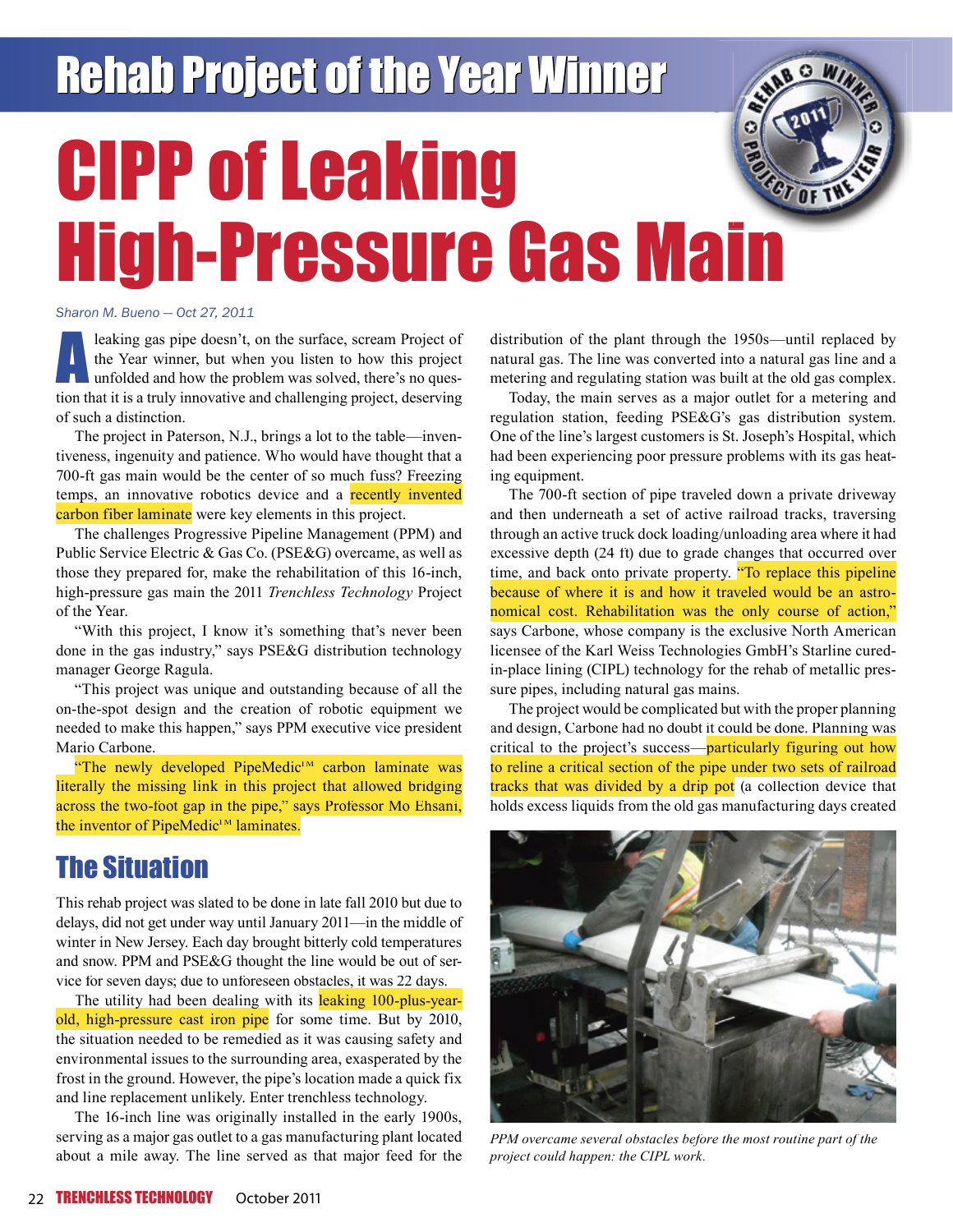

*The simulated test of what the PipeMedicTM carbon laminate sleeve would look like once installed.*

through the gas traveling through the pipe) and a vertical standpipe (a pipe that goes from inside of the drip pot starting at the very bottom of the pot, out of the gas main and to the road surface where the liquids are siphoned out).

"We knew we couldn't remove [the drip pot] and that we were going to have to cut off the siphon pipe internally and install a bridge of some sort afterward to connect the two sections [in order to line the entire pipe]," says Ragula.

Since the drip pot couldn't be removed and replaced with a section of straight pipe that could then be relined, a trenchless method for the removal of the standpipe had to be designed, developed and tested. Additionally, the 24-inch gap across the drip pot could not be lined because it was too long of an unsupported length of liner, so a means of installing the bridge across the gap that could be later lined along with the segment of cast iron pipe was needed.

#### The Solution

Carbone and Ragula reviewed and tested several products for the drip pot bridge before finding their answer. Ragula had participated in a Trenchless Technology Road Show in Newark, N.J., and while there came across QuakeWrap, a leading designer, supplier and installer of innovative fiber reinforced polymer (FRP) products for repair and strengthening of structures. Company founder Dr. Mo Ehsani had developed a product—PipeMedic<sup>™</sup>—using carbon and glass fiber reinforced polymer laminates to repair and strengthen steel, cast iron, corrugated metal, clay, brick, concrete, PCCP, wooden pipes and culverts.

"Seeing that product, I realized that it was perfect for our application due to its strength and minimal thickness [0.026 in.]," says Ragula, a 20-year veteran of gas main relining. In addition, the material has a natural curvature, making it relatively easy to configure it into an internal sleeve.

"George approached me and said he had this challenging problem that he runs into a lot and he has no solution for," Ehsani says. "He thought my invention could solve that problem. We started a testing program and the Gas Technology Institute (GTI) tested our laminates for this unique application. As far as the repair of pipes by bridging a two-foot gap in an existing pipe, this was the first application for our PipeMedic<sup>TM</sup>."

With that part of the problem solved, Carbone and Ragula turned to designing a robotic device to cut away the standpipe and install the PipeMedic<sup>™</sup> laminate. A new robotics device was designed, developed and successfully tested for cutting out the standpipe. The delivery system for the PipeMedic<sup>™</sup> laminate had to be modified by adding a sled to the front of the robotic device so the packer pig could successfully be centered in the drip pot, which meant the front of the pig had to be pulled to the opposite edge of the drip pot preventing the pig from falling into the pot.

The process of cutting the standpipe and installation of the PipeMedic<sup>™</sup> laminate was simulated and tested at PPM under the watchful eye of GTI. The GTI test results indicated that the simulated drip pot pipe section met the pressure requirements of industry standards for cured-in-place liners. During the actual project, it took just a few minutes for the robotics system, which had an Aries camera attached, to travel down the main and an hour to cut away the standpipe in several cuts with the cut pipe sections dropping into the bottom of the pot. Using the robotic device, the PipeMedic<sup>™</sup> laminate coated with epoxy resins was inserted into the pipe. After the resin cured, the CIPP process for the entire 700-foot pipe was pretty straightforward.

#### **Obstacles**

Having the solution to rehabbing the line in hand, PPM and PSE&G experienced "onsite audibles, as Ragula referred to them.

First up was the condition of the pipe, which was completely filled with debris including sand, rocks and caked-on residue

#### **PIPEMEDIC™ LAMINATES**

T*he development of PipeMedic™ laminates began in 2008 by Dr. Mo Ehsani, Professor Emeritus of Civil Engineering at the University of Arizona. Using a special manufacturing process, these laminates are constructed with one or more layers of carbon or glass fabric saturated with resin and pressed together to form a very thin solid sheet. The laminates are manufactured in rolls 4-ft wide x 150-ft long that can be easily cut to any size in the field. With a thickness ranging between 0.01 and 0.025 inches, the laminates are flexible enough to be coiled for insertion into pipes as small as four inches in diameter. The tensile strength of the laminates ranges between 60,000 – 155,000 psi.* 

*The high strength of the laminates in two orthogonal directions allows them to resist both hoop and longitudinal stresses that could be present in certain applications. Furthermore, these laminates incorporate a thin*  glass veil on both surfaces; this allows the PipeMedic<sup>™</sup> *laminate to be in direct contact with steel pipe surfaces without any concern about galvanic corrosion that could result by allowing carbon fabric and steel to come in contact with each other.*